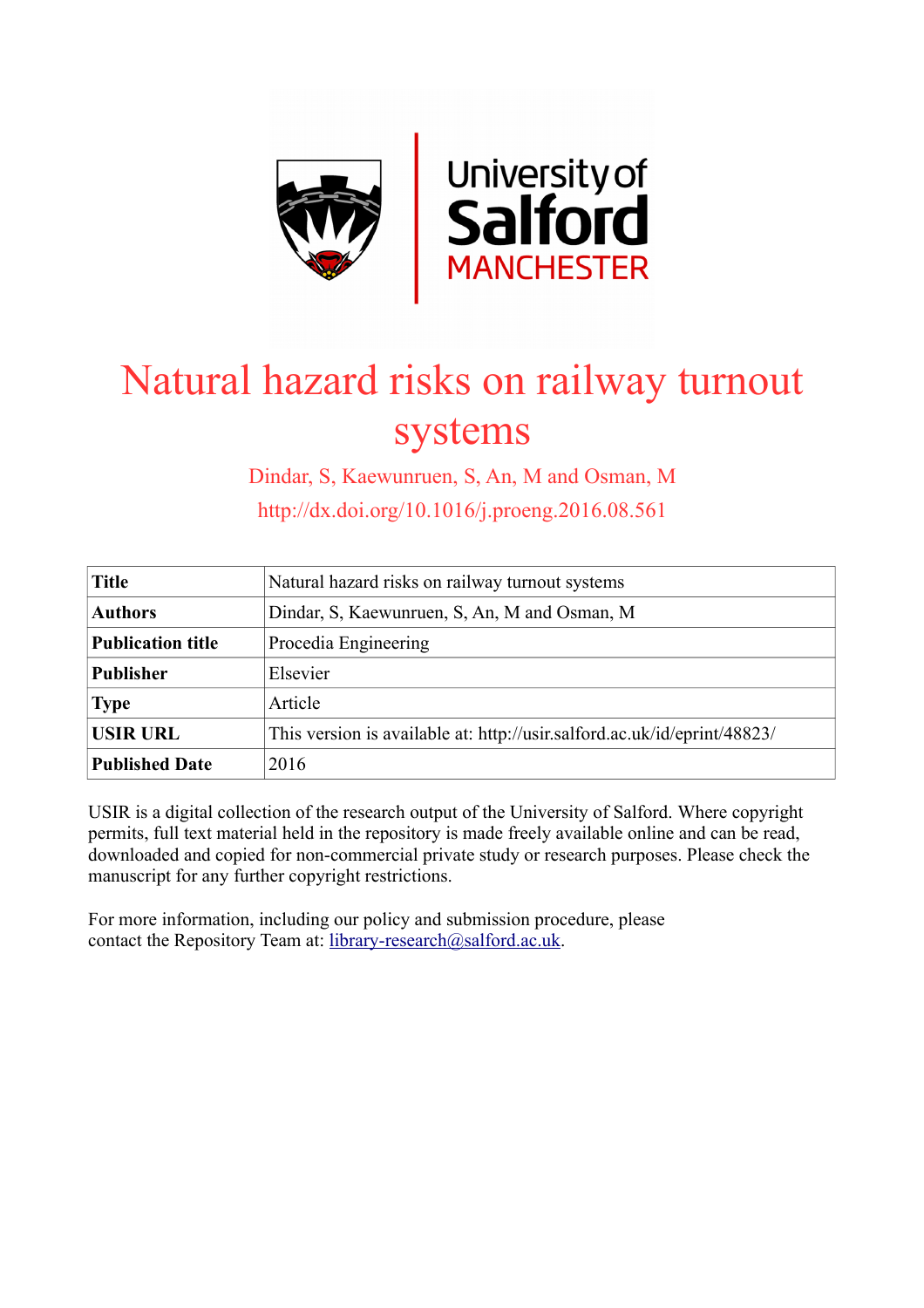



Available online at www.sciencedirect.com



Procedia Engineering 161 (2016) 1254 - 1259

Procedia **Engineering** 

www.elsevier.com/locate/procedia

# World Multidisciplinary Civil Engineering-Architecture-Urban Planning Symposium 2016, WMCAUS 2016

# Natural Hazard Risks On Railway Turnout Systems

Serdar Dindar<sup>a,b</sup>, Sakdirat Kaewunruen <sup>a,b,\*</sup>, Min An<sup>b</sup>, Mohd H. Osman<sup>a,b</sup>

*a Birmingham Centre for Railway Research and Education, The University of Birmingham, Birmingham, B15 2TT UK*  <sup>b</sup>School of Built Environment, The University of Salford, Manchester, M5 4WT UK

#### **Abstract**

As an essential feature to enable rail operational flexibility, railway turnouts are special track systems used to divert a train from a particular direction or a particular track onto other directions or other tracks. Railway turnout is constructed on a complex geometry and grade, which makes it one of the most critical railway infrastructures. These characteristics pose various risks in rail operations. A considerable number of derailment incidents have occurred every year. Not only do these incidents yield operational downtime and financial losses, but they also give rise to the casualties and sometimes the loss of lives across the world. One of fundamental reasons is that railway industry barely pays attention to risk elements on railway turnouts. This paper thus presents how turnout components work as a system, the diversity of emerging risks considering natural hazards and global warming potential to the system. Additionally, in order to perform a well-designed quantitative-based risk analysis method for appropriate risk management of railway turnouts and crossings, focusing on aging, degradation and signalling faults on the systems, the research develops a number of new ideas.

© 2016 The Authors. Published by Elsevier Ltd. This is an open access article under the CC BY-NC-ND license (http://creativecommons.org/licenses/by-nc-nd/4.0/).

Peer-review under responsibility of the organizing committee of WMCAUS 2016

*Keywords:* Natural hazards; risks; railway turnouts; switch and crossing; systems thinking approach;

#### **1.** Introduction

Railway turnout system, as an essential feature to enable rail operational flexibility, is a special track infrastructure used to divert a train from a particular direction or a particular track onto other directions or other tracks. It is a structural grillage system that assembles steel rails, points (or called 'switches'), crossings (or called 'frogs'), steel

<sup>\*</sup> Corresponding author. Tel.:  $+44$  (0) 1214 142 670 *E-mail address:* s.kaewunruen@bham.ac.uk; sakdirat@hotmail.com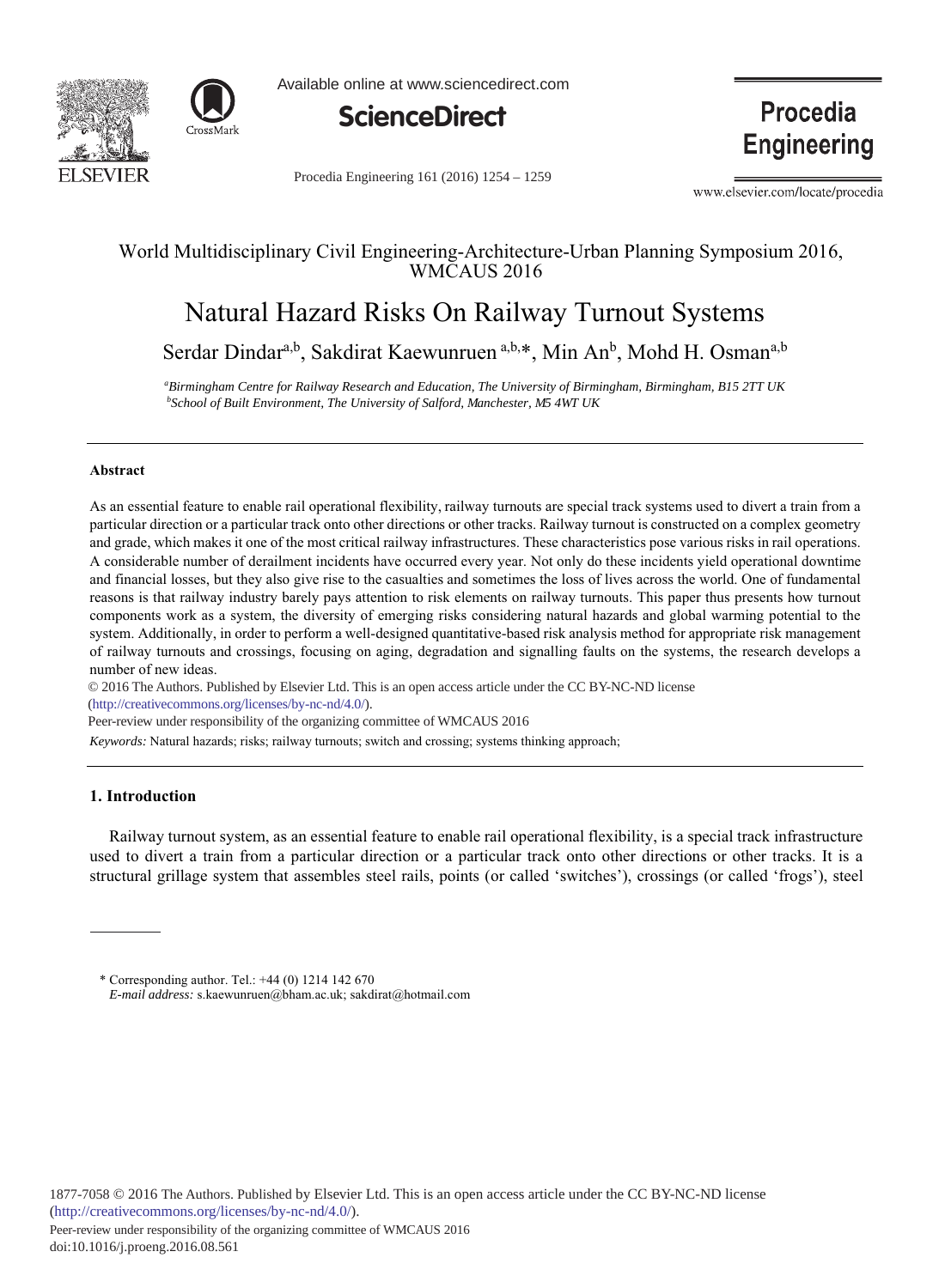plates, rubber pads, insulators, fasteners, screw spikes, beam bearers (either timber, polymer, steel or concrete), ballast and formation, as shown in Fig.  $1 \vert 1 \vert$ .



Fig. 1. Typical components of a turnout.

A railway turnout is a must-have structure in railway corridor whose crossing imparts a significant discontinuity in the rail running surface. High demand in railway operation, the railway operators have to increase the axle load, traffic density and speed of the operations [2]. The dynamic wheel/rail interaction on such imperfect contact transfer can cause detrimental impact loads on railway track and its components [3]. Therefore, turnouts tend to be one of the most vulnerable parts of railway.

## **2. Turnout Performance Criteria**

*Turnout characteristics:* Each turnout is designed individually through unique situation, location and alignment considerations. These lead to a large range of diversity in type and function of each route and purpose of turnout, direction of diverging route from curvature of through route, super elevation throughout turnout, trailing or facingpoint operation, and speed range and other tracking or ride quality situations. As a result, the characteristics of turnouts vary vastly.

Age of turnout components: The performance of components generally changes according to an exponential relation between rail age and cumulative tonnage on the rail [4]

*Traffic load:* It can be expected that there is an explicit correlation between the calculation of hazard rates of different failures and traffic density.

*Environmental conditions:* as a result of severe weather and extreme temperature, functions of component railway components are degraded more quickly than usual.

*Proper maintenance strategies:* a good practice of turnout maintenance provides that the system has a longer life span. Otherwise, the frequency of failure rates of the system inevitably increases.

#### **3. The Impact of Climate**

Although there is a heat debate on global warming, potentially serious changes, e.g. a gradual increase in the average temperature of the Earth's atmosphere and its oceans, have been identified. The changes are expected to show themselves through the intensity and frequency of extreme weather patterns such as high temperature waves, floods, and storm tides. Therefore, the associated potential effects (e.g., temperature, precipitation, sea level, and water levels) of climate change and extreme weather on components of turnout components could be one of the most crucial consideration to railway operation within the years ahead.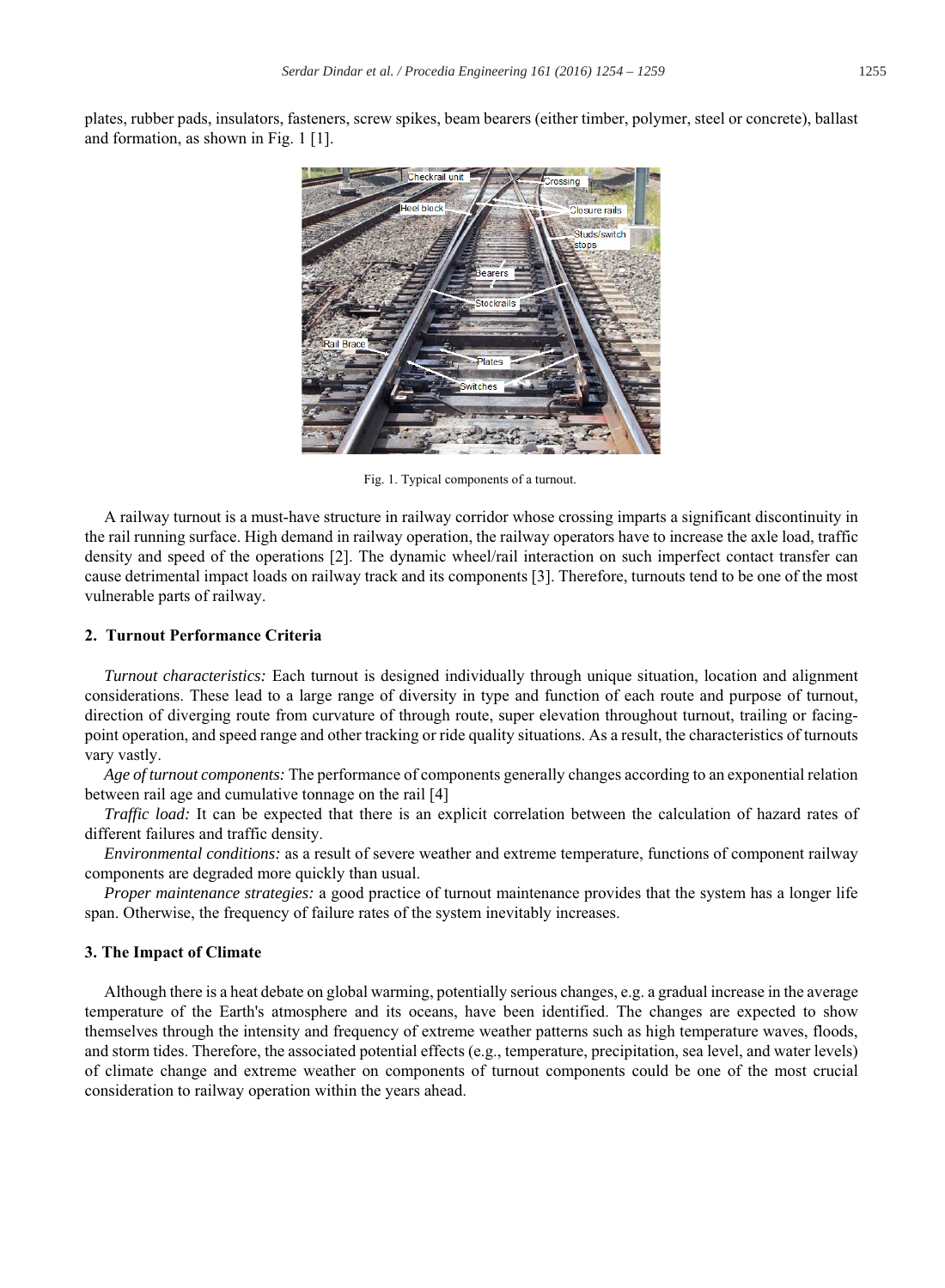The turnout systems could be vulnerable to unforeseen changes in extreme weather or climate patterns. For instance, buckle is well-known phenomenon, developed by lateral forces formed through railway tracks exposed to high temperature. A little change in turnout geometry, e.g. buckling, has a high potential to result in train derailment. Rail buckles on the UK railway main tracks is shown to highly associate with extreme high temperatures [5]. It is expressed that an increased frequency of high temperature (greater than  $25^{\circ}$ C) occurrence is enough to occur buckling.

#### 4. Methodology

The fundamental information is gathered from Federal Railroad Administration (FRA). The database is seen to be large enough to perform a risk analysis. Data from the years between 2006 and 2015 were selected as being the latest and recorded in detail. By examination of a ten-year period of FRA data, 2,321 derailment-related records are available. There is not any limitation to gather data (e.g. excluding derailments which do not incur significant costs). Therefore, all information is used to build a turnout database.

Although the data of 50 states that presently compose the United States, is available, the paper choses only Illinois as data provider. The reasons are as follows:

- Because of United States' 9.9 million km<sup>2</sup> area and mid-continental placement, a large number of states have  $\bullet$ simultaneously a widely varying climate, which makes almost unsuitable to understand the impact of climate patterns on turnouts.
- Illinois has extreme temperatures and precipitation changes through a year, whereas the climate is almost the  $\bullet$ same across the state.

Train Accidents Cause Codes in database are categorised into two separate group: Environmental-related<sup>†</sup> and component-related causes<sup>†</sup>. Additionally, climate patterns through the selected period are gathered from U.S Climate Data Service.

## **5. Results and Discussions**

169 of 2,321 derailment-related records are determined to occur at turnouts. The number of turnout derailments seems to fluctuate slightly through the years, whereas it is identified that there is a wide fluctuation on monthly-based as shown in Figure 2.

Figure 2 includes direct-weather and component-based causes. It can be said that derailment cases are relatively low in the calm months, including March, April, May, October and November, not having high precipitation and temperature as seen in Figure 3. However, derailment cases picked in June with the highest combination of extreme weather conditions. As a result, there seems to be a relation between occurrence of derailment and weather conditions.

Another aspect of results is shown to be that weather related reasons for derailment at turnouts accounts for nearly one-fifth of the entire derailments. This is open to discussion as data expresses only primary reasons. Therefore, a relationship could be available between component failures and climate patterns.

According to Table 1, it is hard to point out a correlation between climate and component failures. However, switch worn (T314) might be said to be fragile of extreme temperatures to be worn or broken. The temperature in winter season in Illinois is often seen to be minus zero whereas it reaches above 25  $\degree$  c<sup>0</sup> in June. In these months, the number of derailments related broken or worn switch tends to increase. Similarly, albeit not being as clear as T314, both T311 (damaged switch) and T319 (switch point gapped) have a similar trend. Therefore, it can be pointed out that most

<sup>†</sup> Recorded causes; M101 (Snow, ice, mud, gravel, coal, etc. on track), M102 (Tornado), M103 (Flood), M105 (Wind), M199 (other extreme environmental conditions), T001(Roadbed settled or soft), T002(Washout/rain/slide/flood/snow/ice damage to rail), T109(Track alignment irregular, e.g. buckling, sun kink)

<sup>‡</sup> Recorded causes; T303 (guard rail failures), T305 (Retarder worn, broken), T307 (switch mechanism problems), T308 (stock rail worn, broken), T309 (hand operated- switch mechanism problems), T310 (switch connecting or operating rod is broken or defective), T311(switch damaged or out of adjustment), T313(Switch out of adjustment because of insufficient rail anchoring), T314(Switch point worn or broken), T315 ( Switch rod worn, bent, broken, or Disconnected), T316 (Turnout frog (rigid) worn, or broken), T317(Turnout frog (self-guarded), worn or Broken), T319(Switch point gapped (between switch point and stock rail), T399 (Other frog, switch and track appliance defects).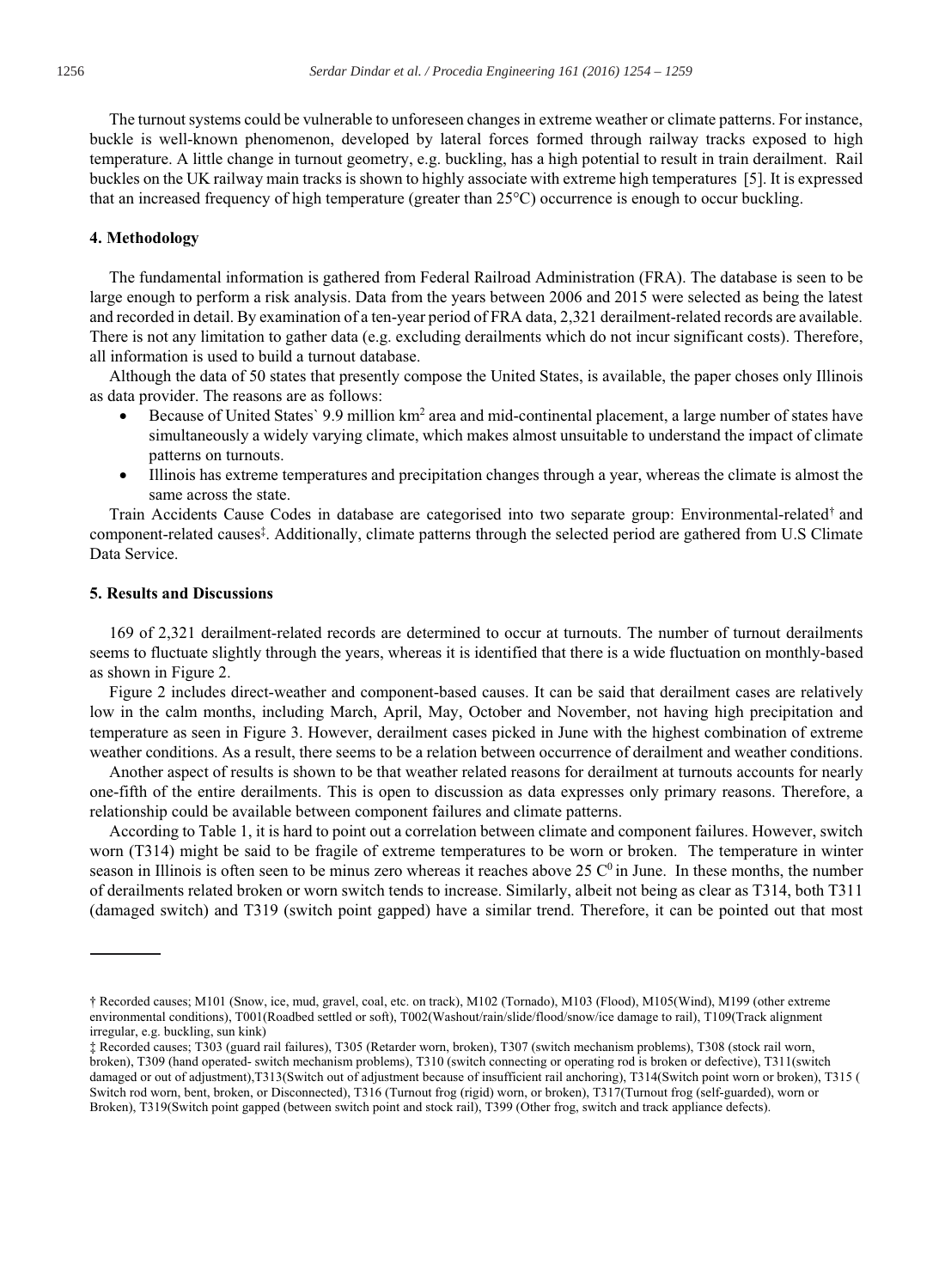

switch failures are caused by high/low temperatures. On the other hand, precipitation is indicated to pick in May in Figure 3. There is no clear sign to discuss a direct correlation as no turnout component reacts in this month.

Fig. 2. Climate-related railway derailments by month of occurrence, from 2006 to 2015.

Fig. 3. Climate changes in Illinois by months [6].

|      | T303           | T305           | T306 | T307 | T308           | T309 | T310 | T311           | T313           | T314           | T315 | T316 | T317 | T319           | T399           |
|------|----------------|----------------|------|------|----------------|------|------|----------------|----------------|----------------|------|------|------|----------------|----------------|
| Jan  |                |                |      |      |                |      |      |                |                | 9              |      |      |      |                | 2              |
| Feb  |                |                | 1    | 1    |                | 3    |      |                | 1              | $\overline{2}$ |      |      |      |                | 4              |
| Mar  |                |                |      |      |                |      |      | 2              | 2              | $\overline{4}$ | 1    | 1    |      |                |                |
| Apr  |                |                |      |      |                |      |      |                |                |                | 5    |      |      | $\overline{c}$ |                |
| May  | $\overline{c}$ |                |      |      |                |      |      |                |                | 2              |      |      |      |                |                |
| June | $\mathbf{2}$   |                |      |      |                |      |      | $\overline{c}$ | 2              | 7              |      | 1    | 1    | 4              | 2              |
| July |                |                |      |      |                | 2    |      | 3              | $\mathbf{1}$   | 4              |      |      |      | $\overline{2}$ | 3              |
| Aug  |                |                |      |      |                |      |      | 4              |                | $\overline{4}$ |      |      |      | $\overline{4}$ | $\overline{c}$ |
| Sep  | 1              | $\overline{2}$ |      | 1    |                | 1    |      | 1              | $\overline{c}$ | $\overline{4}$ |      |      |      | $\overline{2}$ |                |
| Oct  |                |                |      |      |                |      |      | 1              | 1              |                |      | 1    |      | $\overline{c}$ |                |
| Nov  |                |                |      |      |                |      |      | $\overline{c}$ |                | 4              |      |      |      |                |                |
| Dec  |                |                |      |      | $\overline{2}$ |      |      |                |                | 8              |      |      |      |                |                |

Table 1. Distribution of reported component-based derailments at turnouts.

It is recorded that there have been 31 derailment cases within the period. The distribution of these cases by failure codes is show in Figure 4. The irregularity in track geometry of turnouts  $(T109)$  dominates derailment cases in summer. while snow, ice, mud, gravel etc. on track (M101) outnumbers the others in winter by almost four to one. These two might be in a close relation to temperatures as it is known that the both occur providing that critical buckling temperature is exceed and the temperatures is enough low to happen many causes of M101.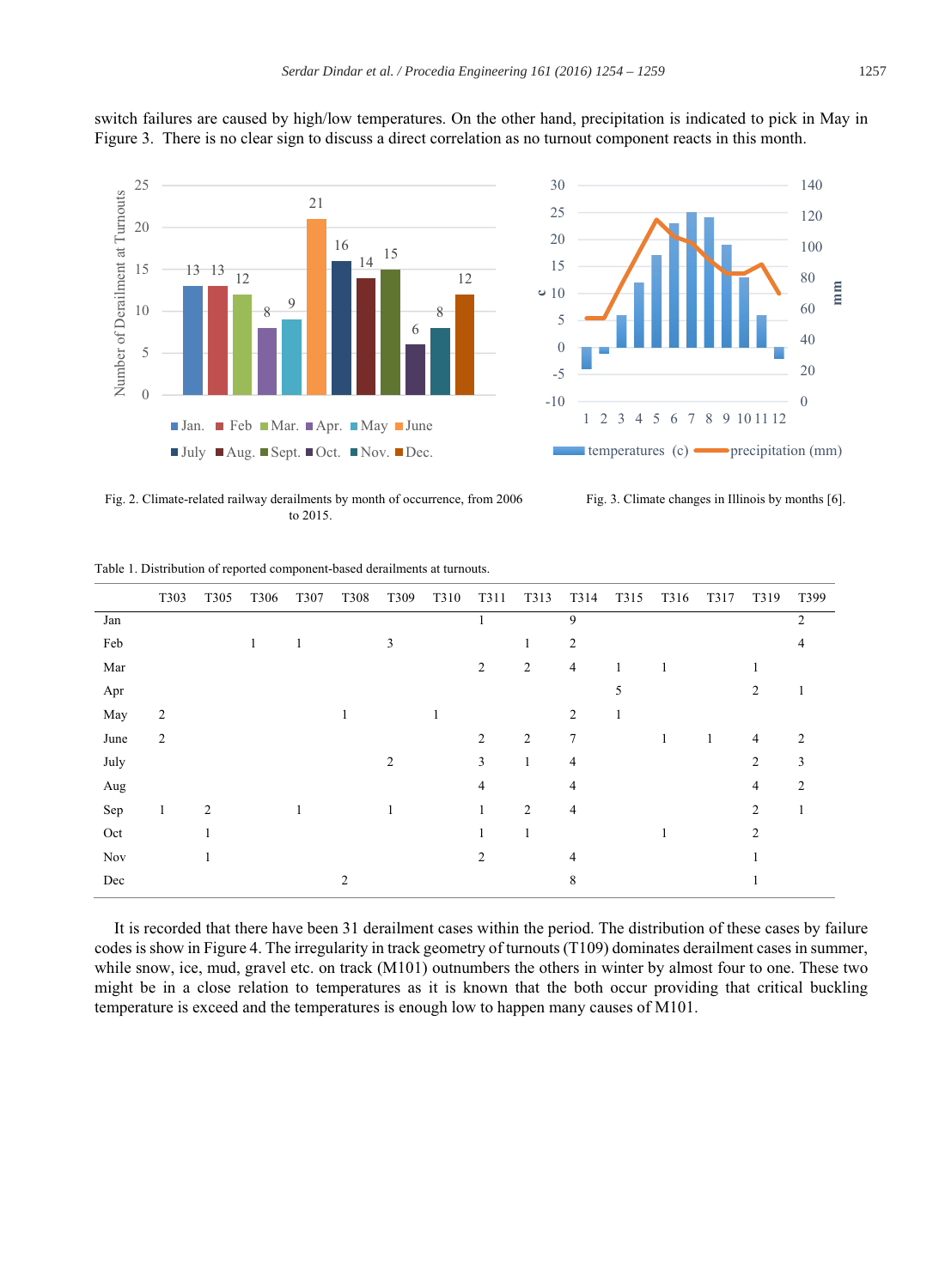

Figure 4. The number of derailment at turnouts by failure codes related to weather.

#### 6. Analysing the Climate-Related Failures

Frequency of failure types is categorised in Table 2. Before calculating risk arising from identified in previous section, it should be known how big a catastrophic result is made by an accident cause. Table 3 helps us to understand their results in terms of cost. The values on the table stand for cost of average each case of failures.

Table 2. The likelihood of failure categorised by weather events.

|  |  |  | l'able 3. Average of Cost of a Derailment by Accident Cause Codes |  |  |  |  |  |  |  |  |  |  |  |  |  |  |  |  |  |
|--|--|--|-------------------------------------------------------------------|--|--|--|--|--|--|--|--|--|--|--|--|--|--|--|--|--|
|--|--|--|-------------------------------------------------------------------|--|--|--|--|--|--|--|--|--|--|--|--|--|--|--|--|--|

| Frequency of<br>Failure | Low Temperature<br>(<5 C <sup>0</sup> ) | High Temperature<br>(20C <sup>0</sup> <) | Codes             | Average Cost<br>(\$) | Codes | Average Cost<br>(\$) |
|-------------------------|-----------------------------------------|------------------------------------------|-------------------|----------------------|-------|----------------------|
| Certain                 | M101, T314                              | T109, T319                               | M101              | 37,896               | T307  | 32,000               |
| Likely                  | T <sub>308</sub>                        | T399                                     | M102              | 396,013              | T308  | 9,160                |
| Unlikely                | M199, T002, T307                        | T <sub>0</sub> 02                        | M199              | 501.105              | T314  | 20.907               |
| Improbable              | T <sub>109</sub>                        | M102                                     | T <sub>0</sub> 02 | 883,797              | T319  | 33,039               |
|                         |                                         |                                          | T <sub>109</sub>  | 378,700              | T399  | 12.016               |

Therefore, risks of the accident codes can be rated considering their probabilities by Table 1 and impacts by Table 2. The riskiest accident code seems to be T109 followed by M101, T314 and T319. Considering huge impacts of M102, M199 and T002, these has been included in the analysis. However, their likelihood of happening is quite rare or improbable. As a result, both M199 and T002 induces medium risk on derailment, which might move forward into the risk management process. However, M102 is determined to fall into negligible category. The rest remain in the watch list in risk management process.

#### 7. Conclusions

The paper investigates and analysis risk arising from natural hazard risks on railway turnout systems. 169 of 2,321 derailment-related records are evaluated to reach a conclusion. It is highly likely to express there is a tough relation between natural hazards and potential risk at turnouts.

It is found out that turnout geometry is quite vulnerable to high temperature, which results in high cost demanding to fix issues. On the other hand, almost each mechanical element of a switch should be moved forward into the risk